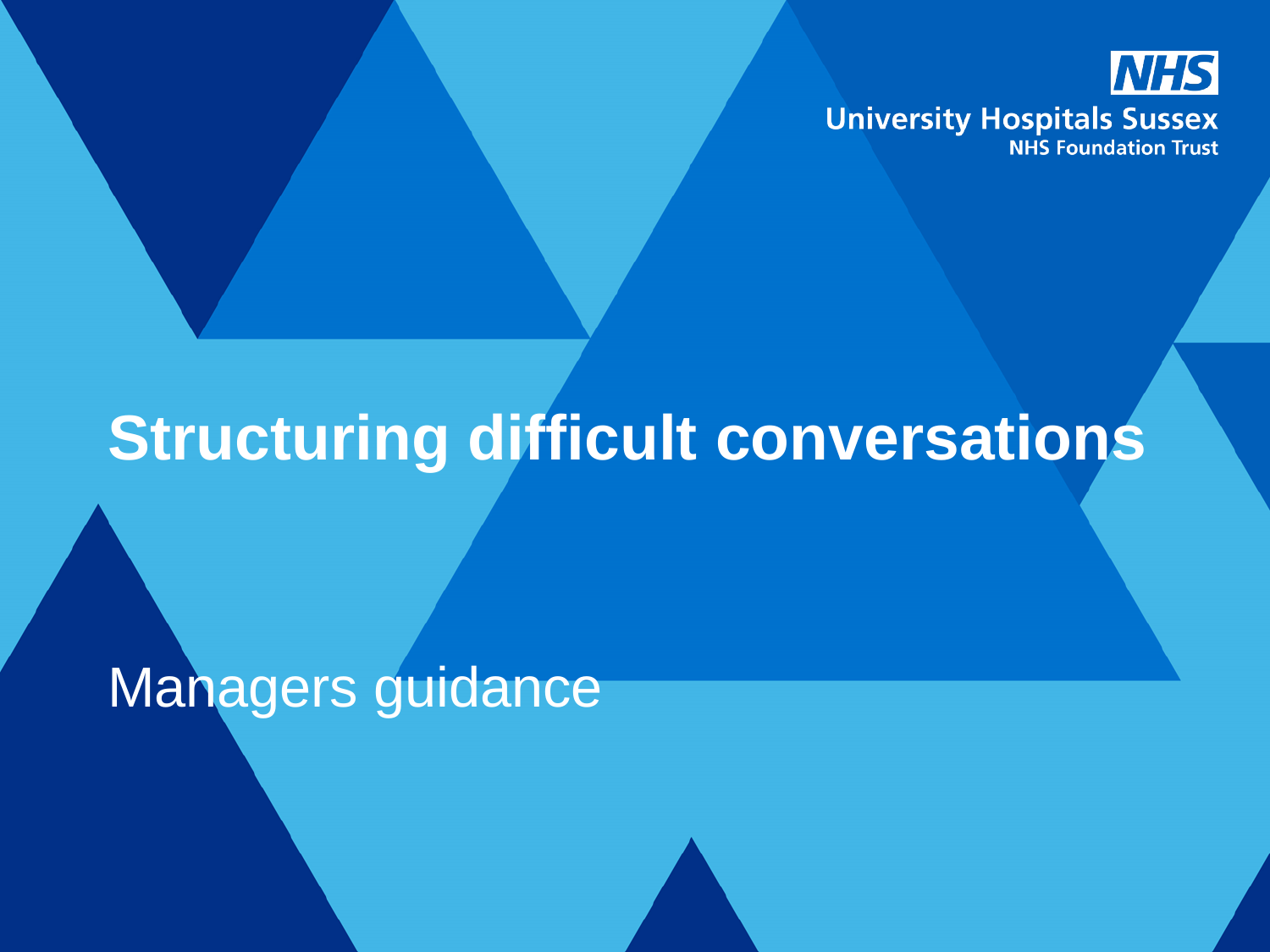## **Why am I Making This Challenge?**



- Will it contribute to the effectiveness of the team?
- Am I challenging with positive intent?
- Am I demonstrating desirable or undesirable behaviour in my method of challenge?

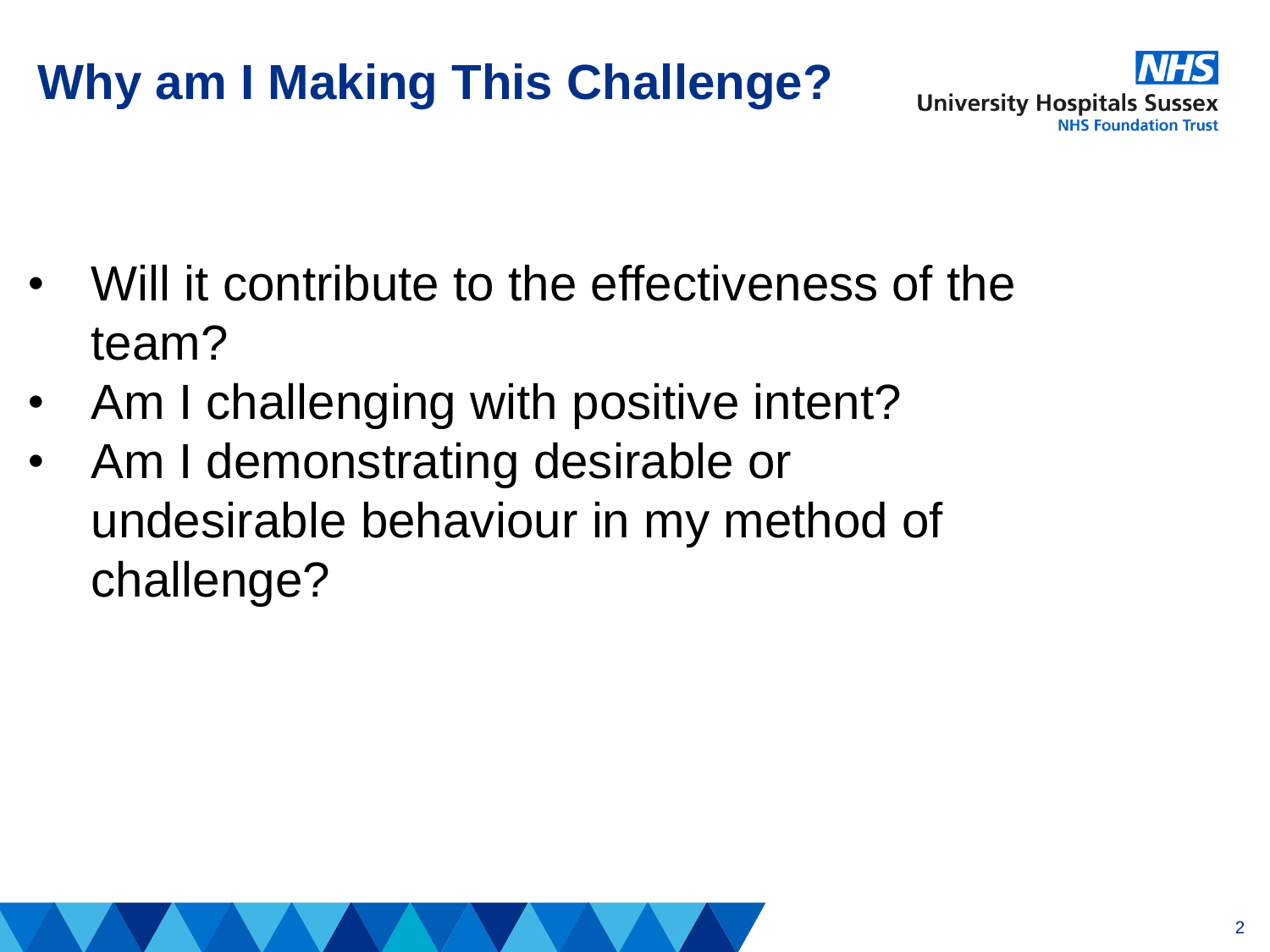## **Starting Mind-Set**



- No one sets out to do a bad job, or upset other staff.
- Everyone is doing the best they can with the resources available them
- If they were aware of the adverse impact they have on others they wouldn't choose to behave that way